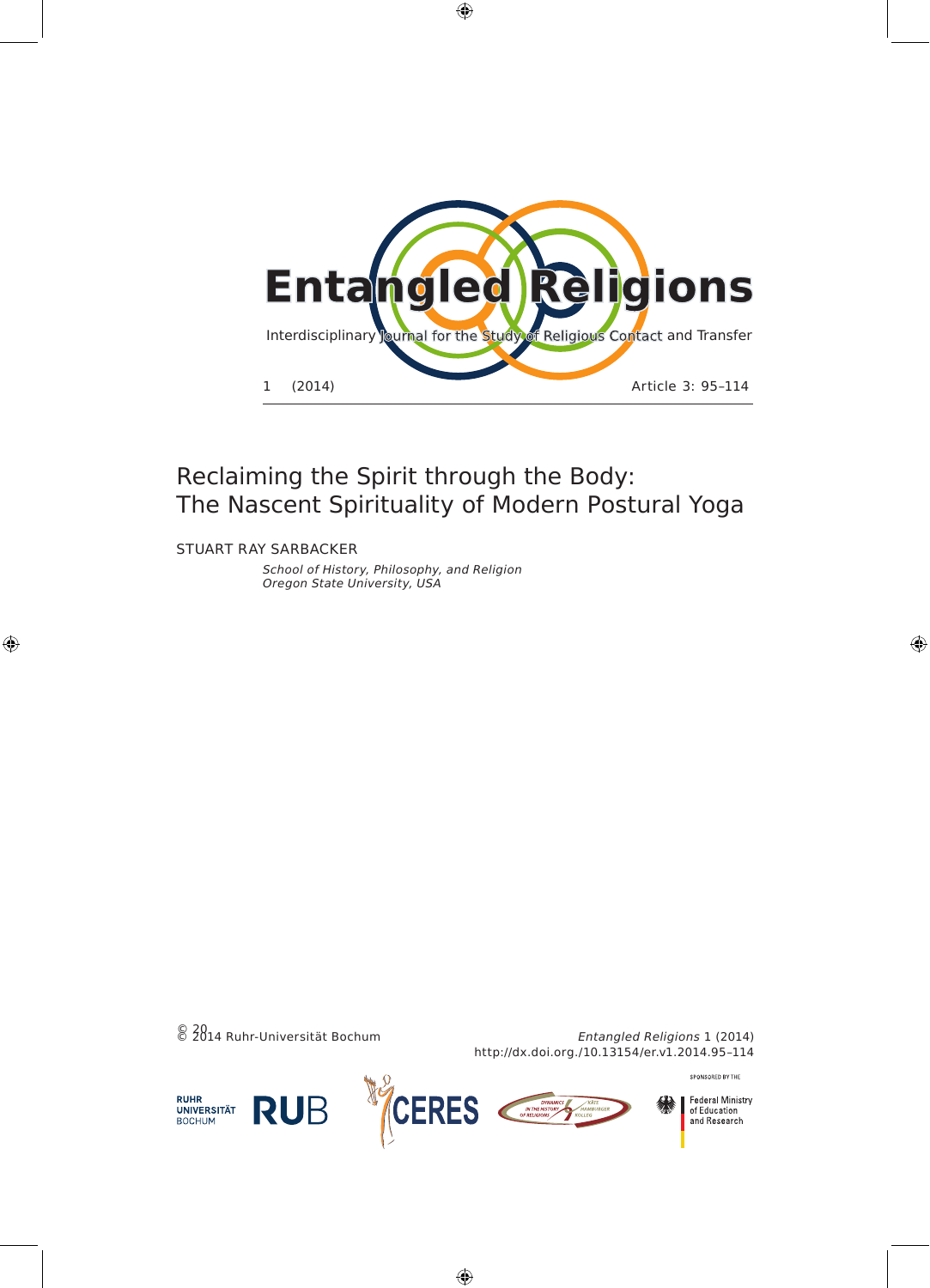$\bigoplus$ 

# Reclaiming the Spirit through the Body: The Nascent Spirituality of Modern Postural Yoga

STUART RAY SARBAckeR

Oregon State University

**AbstrAct** In viewing physical practice as instrumental, traditions of modern postural yoga contain an implicit spirituality that echoes its historical precursors in the medieval traditions of *hathayoga*. The physicality of modern postural yoga tradition links the practices of premodern *hathayoga* traditions with disciplines of body that are characteristic of modern cosmopolitanism, such as gymnastics and calisthenics. The principal modern yoga gurus of the twentieth century—such as B. K. S. Iyengar and K. Pattabhi Jois—viewed postural yoga as distinct from purely physical disciplines on the basis that yoga has an inner dimension that other systems do not possess. contemporary yoga practitioners have sought to make this inner dimension more transparent through appeals to traditional Hindu and Buddhist philosophy and by adopting practices that are explicitly contemplative or spiritual in nature.

◈

**KEY WORDS** postural yoga, *hathayoga*, cosmopolitanism, B. K. S. Iyengar, K. Pattabhi Jois, inner dimension, Hindu philosophy, Buddhist philosophy

### **Introduction**

⊕

Traditions of modern yoga, exemplified by the cosmopolitan and globalized traditions of B. K. S. Iyengar, K. Pattabhi Jois, and Bikram Choudhury, among others, are characterized by strong emphasis on the physical dimension of yoga. This preoccupation, especially with yoga *āsana*, or posture, has become a touchstone for the development of both sectarian and postsectarian yoga traditions across the globe. According to De Michelis (2004, 187–93), distinct branches or types of modern yoga can be distinguished. These include modern postural yoga, such as Iyengar yoga,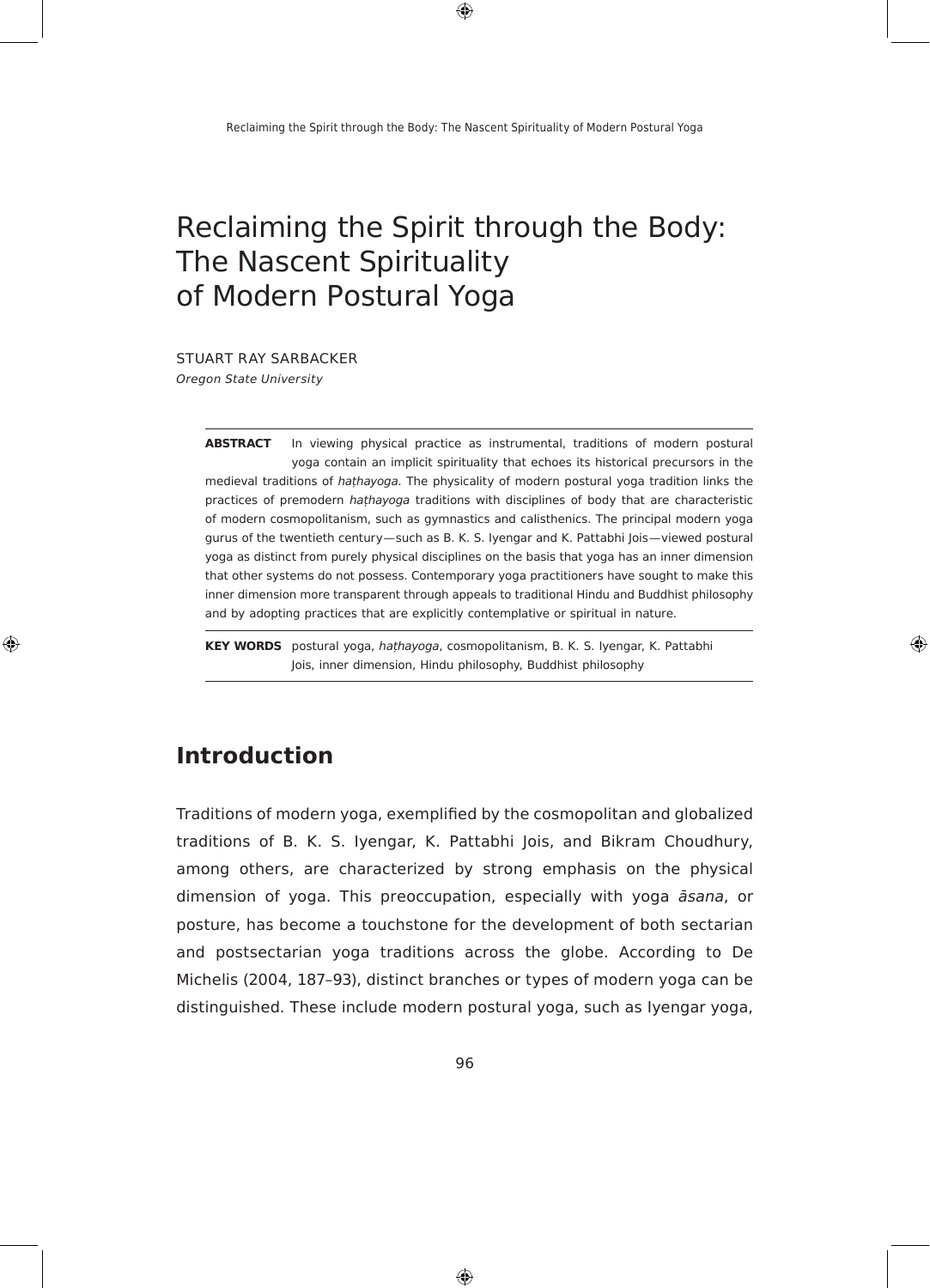$\bigoplus$ 

and modern meditative yoga, such as Transcendental Meditation (TM). However, it is clear that practitioners view the emphasis on physicality, which is found in posture-driven traditions, not as precluding mental and spiritual development but rather as encompassing those elements. De Michelis notes that Iyengar himself developed multiple levels of discourse corresponding to the relative emphasis on the physical, energetic, and mental implications of yoga practice (208–47), a sort of exoteric-esoteric dynamic in his yoga that extends out of the perfection of the foundation of yoga *āsana*. This paper argues that such postural yoga traditions, though modern in the fullest sense, collapse spiritual development into physical development in a manner that displays important similarities to the focus on the body found in medieval *hathayoga* traditions of Hinduism. It will be demonstrated that through understanding how physical and spiritual development are correlated in *hathayoga* traditions, the nascent spiritual dimension of modern Hindu-derived postural yoga traditions becomes significantly more transparent. The way in which the physical emphasis in postural yoga serves both as a link to its premodern history and as the pragmatic grounds for its adoption as a modern practice also becomes apparent. Last, it will be shown that contemporary practitioners of yoga are seeking to develop a coherent philosophical framework in which to situate their experience of the physical, and especially postural, dimension of modern yoga and thereby turn over a new leaf in the history of yoga traditions.

⊕

### **the origins of modern yoga**

⊕

An emerging body of scholarship has generated significant complexity in our understandings of the development of modern yoga traditions in

97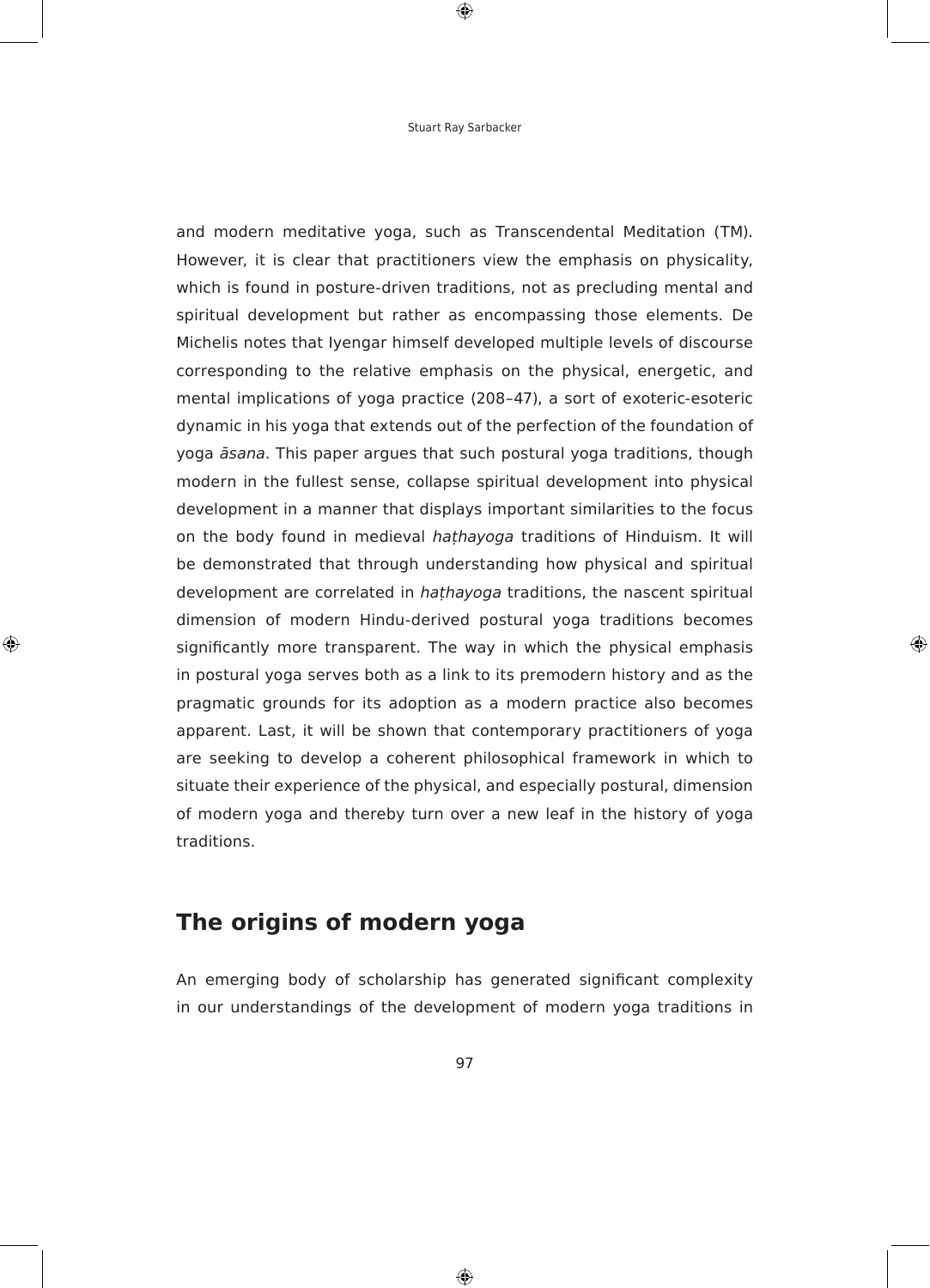$\bigoplus$ 

the twentieth century. Among contemporary studies that have brought philosophical and historical methods to bear on modern traditions, the work of a handful of scholars, including Joseph Alter (2000, 2004), Mark Singleton (2010), and Norman Sjoman (1996), stands out. Their work has revealed that modern yoga is, in fact, thoroughly modern in that it is a product of a particular historical moment in the twentieth century in which many of the principles of modernity had reached their zenith. The foundation for modern postural yoga practice is the medieval and early modern practice of *hathayoga*, or the "yoga of force," a system of yoga that utilized posture (*āsana*) and breath control (*prāṇāyāma*) as central techniques for transforming the energies of the body (or "subtle body") in such a way as to effect spiritual transformation. The emphasis on these two dimensions of yoga in modern traditions demonstrates the prominence of these two limbs (*añga*) of yoga in the eighteenth and nineteenth centuries, leading up to the modern period.<sup>1</sup> However, the link to the *hathayoga* traditions is only one element in the complex formulation of modern yoga. One major part of the picture, documented by Alter and others, is that the physical culture of hathayoga served as a bridge to the physical culturalist movement and a larger callisthenic craze that swept India and the globe in the early 1900s.

⊕

⊕

Modern yoga thus is the product of the integration of a range of philosophical and physical cultures at a moment in Indian history where cosmopolitan currents were flowing at an accelerating pace and the nation itself was emerging from the colonial era. The threads that were woven together included Indian religious theories and practices of yoga, especially *hathayoga* traditions; empiricism and scientific thought; European physical

⊕

<sup>1</sup> This use of the term limb (*aṅga*) is with reference to the notion of "limbed" systems of yoga found in Indic traditions, such as the formulations of yoga referred to as  $şadahgayoga$  ("six-limbed yoga") and aṣṭāṅgayoga ("eight-limbed yoga"), in which āsana and *prāņāyāma* are often members.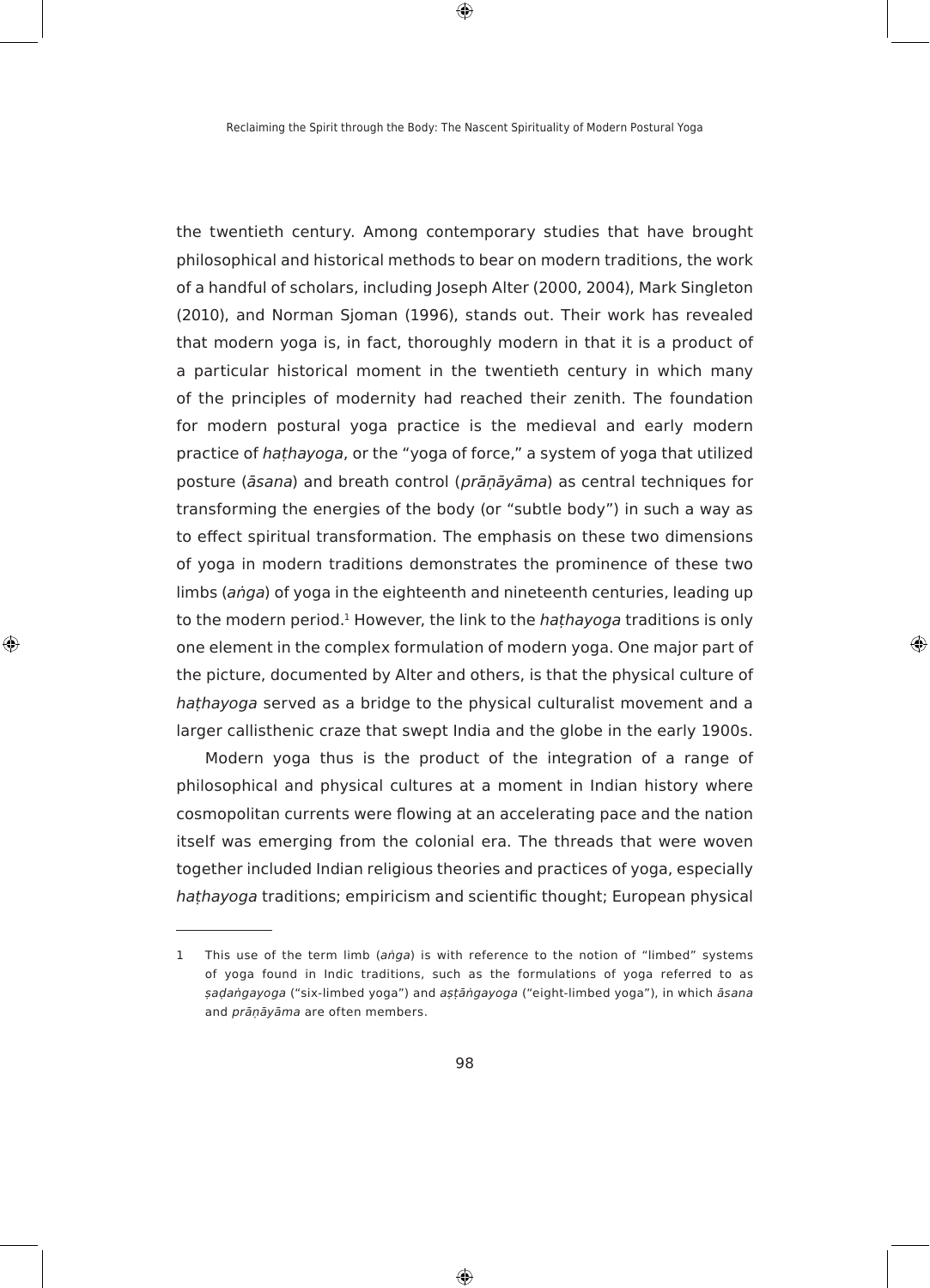$\bigoplus$ 

culturalist thought; callisthenic fitness culture; European gymnastics and bodybuilding; Indian wrestling, gymnastics, and martial arts traditions; and Indian nationalist ideology. As Mark Singleton (2010, 208) writes in his work Yoga Body: The Origins of Modern Posture Practice:

The history of modern physical culture overlaps and intersects with the histories of para-religious, "unchurched" spirituality; Western esotericism; medicine, health, and hygiene; chiropractic, osteopathy, and bodywork; body centered psychotherapy; the modern revival of Hinduism; and the sociopolitical demands of the emergent modern Indian nation (to name a few). In turn, each of these histories is intimately linked to a transnational, anglophone yoga.

The transformation of modern yoga into a transnational entity, one that extends across cultural and geographical boundaries, is rooted in its origin in the cosmopolitan *zeitgeist* of early twentieth-century India (Strauss 2005, 87–114; Sarbacker 2008, 161–83). In particular, the combination of favoring a scientific frame over yoga metaphysic, of fusing the physical culture of hathayoga with Indian and European disciplines, and of championing of yoga in popular media by prominent cultural icons (such as Yehudi Menuhin) served to juxtapose the exotic and the familiar in a manner that created multiple points of interface for yoga in modern society. The fact that yoga is both exotic and familiar at the same moment-both within and outside of India - has quite likely been one of its greatest appeals. In other words, the discourses and practices of modern yoga are coextensive with a modern cosmopolitan (and largely Euro-American) and globalized culture as they play on familiar themes while at the same time retaining the glimmer of something exotic or foreign. Likewise, Agehananda Bharati's so-called pizza effect—the cyclical flow of practices from one part of the world to others

◈

⊕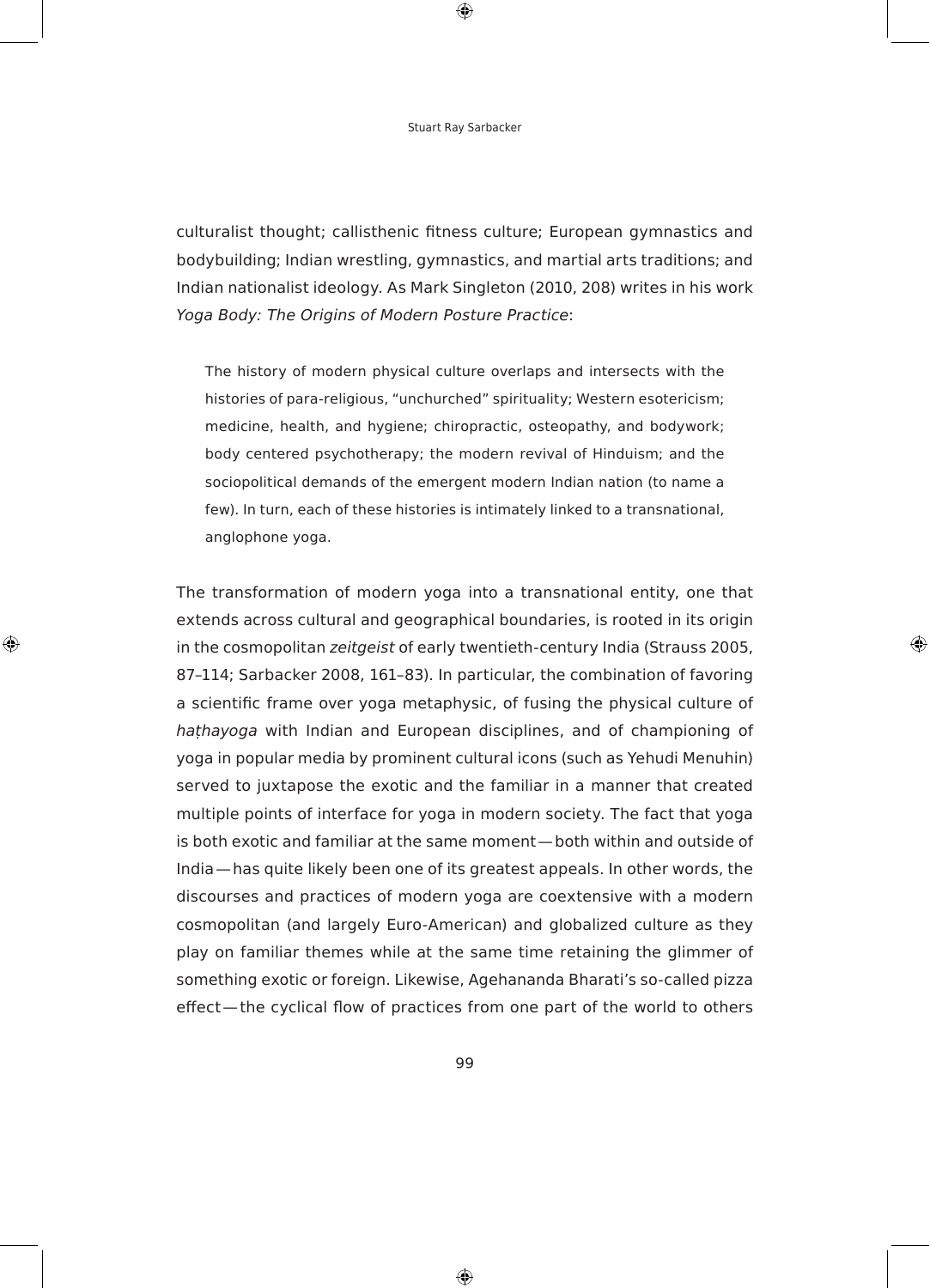$\bigoplus$ 

and back again-creates conditions that allow the processes through which modern yoga has arisen to be reified and further augmented by the implications (cultural and economic) of yoga as an authoritatively Indian tradition that returns to India transformed. In other words, the status of yoga, which for most 19th century Hindus was not of major significance in their everyday life, has become magnified through the attention that it has received outside of India; likewise, a globalized yoga has returned to India and has transformed native understandings and practice. With the rise of the Divyayog movement of Swami Ramdev, arguably as a culmination of this process, the sheer popular scope of the practice of modern forms of yoga in contemporary India is unprecedented in Indian history, a counterpart of the rise of yoga as an iconic global spirituality outside of India (Sarbacker 2014, 356–58).

### **Modern postural yoga and modern meditative yoga**

◈

In a recent work on modern yoga, De Michelis developed a scheme for understanding the branches of modern yoga that has proven quite influential. Two of the primary branches that she identifies are modern postural yoga, or MPY, and modern meditative yoga, or MMY. This differentiation reflects the focus of MPY on development of the body and the focus of MMY on the development of the mind, as well as the way in which these foci have come to characterize modern yoga traditions in an overarching manner. A key example of MPY would be the tradition of Iyengar Yoga, which is characteristically focused on developing a great degree of "alignment" within yoga postures (āsana), which involves a careful awareness and study of the kinesthetic and anatomical qualities

⊕

100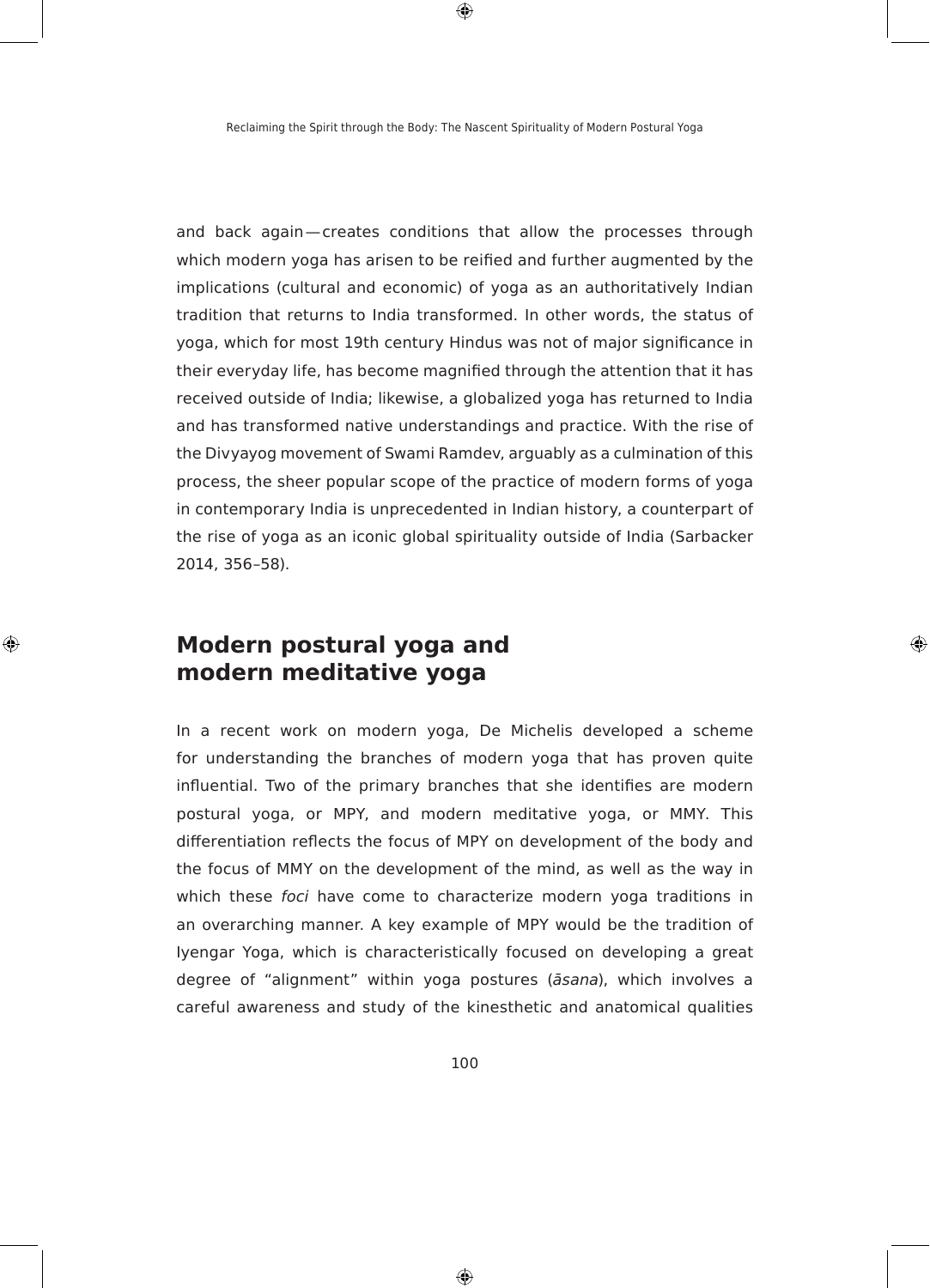$\bigoplus$ 

of such postures. Quintessential of MMY, the Transcendental Meditation system of Maharishi Mahesh Yoga is centered principally on the recitation of mantras, or verbal incantations, such as OM, while in a seated position.

The split between MPY and MMY traditions is due to a number of factors, one of the primary ones being the shift toward MPY as a bridge to modern conceptions and concerns about the body. As mentioned above, MPY as a modern form of practice appeals to a culture-neutral cosmopolitan domain while retaining its mystical and exotic air in other ways. In its focus on the body and its shift away from a metaphysical or overtly religious standpoint, it appeals to the broader assumptions and commitments of its audience, one that is concerned with fitness and health-perhaps spiritually curious, but suspicious of sectarian language and commitments. MMY traditions may pursue this course as well; the TM tradition has an extensive history of performing "scientific" studies of the health benefits of the TM meditation system, arguing that the effects of TM are measurable and practical. However, MPY traditions have wielded a stronger and more successful campaign in this regard, with the body as a sort of lingua franca in the cultural translation process. The physical disciplines—athletics, calisthenics, gymnastics, martial arts, and so forth — are analogous to yoga in clear and identifiable ways, partly because they are woven into the very fabric of modern yoga. With respect to a discipline like TM, the closest comparative analogue might be prayer, a resonance that potentially brings TM into much closer proximity to religion than to therapeutic or healing systems of the types associated with MPY. Postural forms of yoga have, and have had, a winning argument in the global dissemination of yoga, and of culture, since they conform to the expectations of their audience. They are adapted in numerous ways to strengthen ties while reducing alienation. As the postural forms of yoga have moved further away from their sectarian roots, they have deepened their penetration of global physical culture,

⊕

◈

101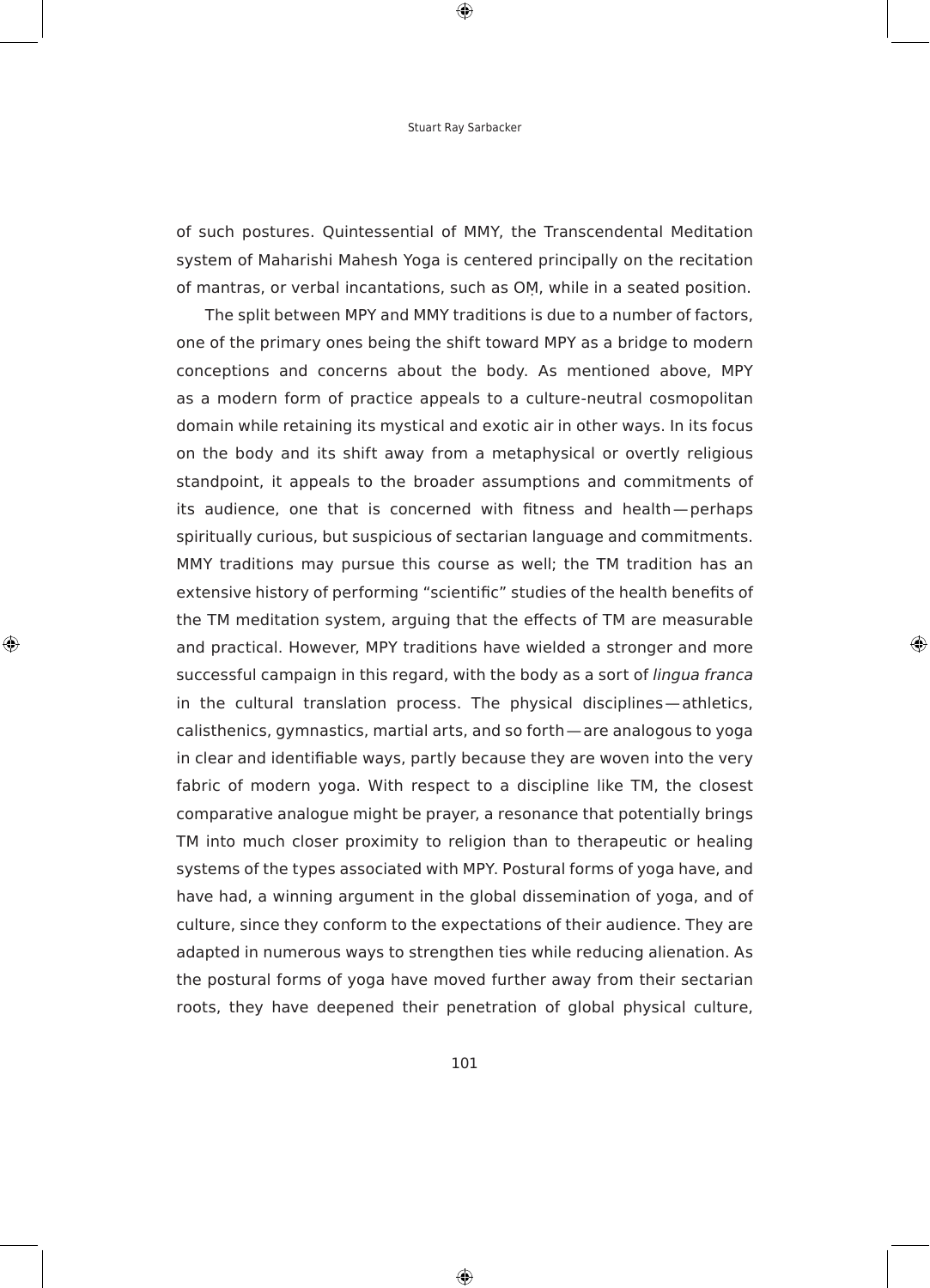$\bigoplus$ 

especially through their adoption in various fitness mediums, extending into the private and public gymnasium as well as into the yoga studio.

On the other hand, it would be premature to dismiss postural forms of yoga for having completely discharged the spiritual side of yoga in favor of its physical element. One reason is that even in the most secularized environments, yoga still retains a glimmer of its mystique and spiritual appeal-even if it is simply the idea of "feeling great" after a yoga session. Among those outside of the Indian context, yoga is associated positively with the exotic and spiritual; within India, it is associated with the catching-on of a native tradition, with a sense of the significance of the practice as part of the Hindu tradition of renunciation. A second reason, and the one that will be examined here in more detail, is that the principal proponents and formulators of modern yoga do not see the physicality of yoga as an impediment to spiritual development but rather believe that there is an inner practice of yoga that brings spiritual depth to its performance. In fact, a large number, if not the majority, of contemporary cosmopolitan forms of postural yoga are descended from the teachings of B. K. S. Iyengar and K. Pattabhi Jois, who both articulated visions of yoga in which spiritual transformation occurs within what might be viewed as the trappings of a physical practice. This conception of inner transformation within outer transformation represented in postural traditions exists in latent form within even the most radically physical traditions of yoga. This can be related to the fact that modern yoga is descended from *hathayoga* traditions, in which a similar physical-spiritual dynamic exists. To the Indian understanding, physical discipline has mental and spiritual effects, regardless of the motivation for performing such discipline. It can also be connected to the idea that yoga "bridges the gap" between body and mind or spirit, or both-that there is a "science of yoga" that transcends the dualisms that characterize modernity.

◈

⊕

102

⊕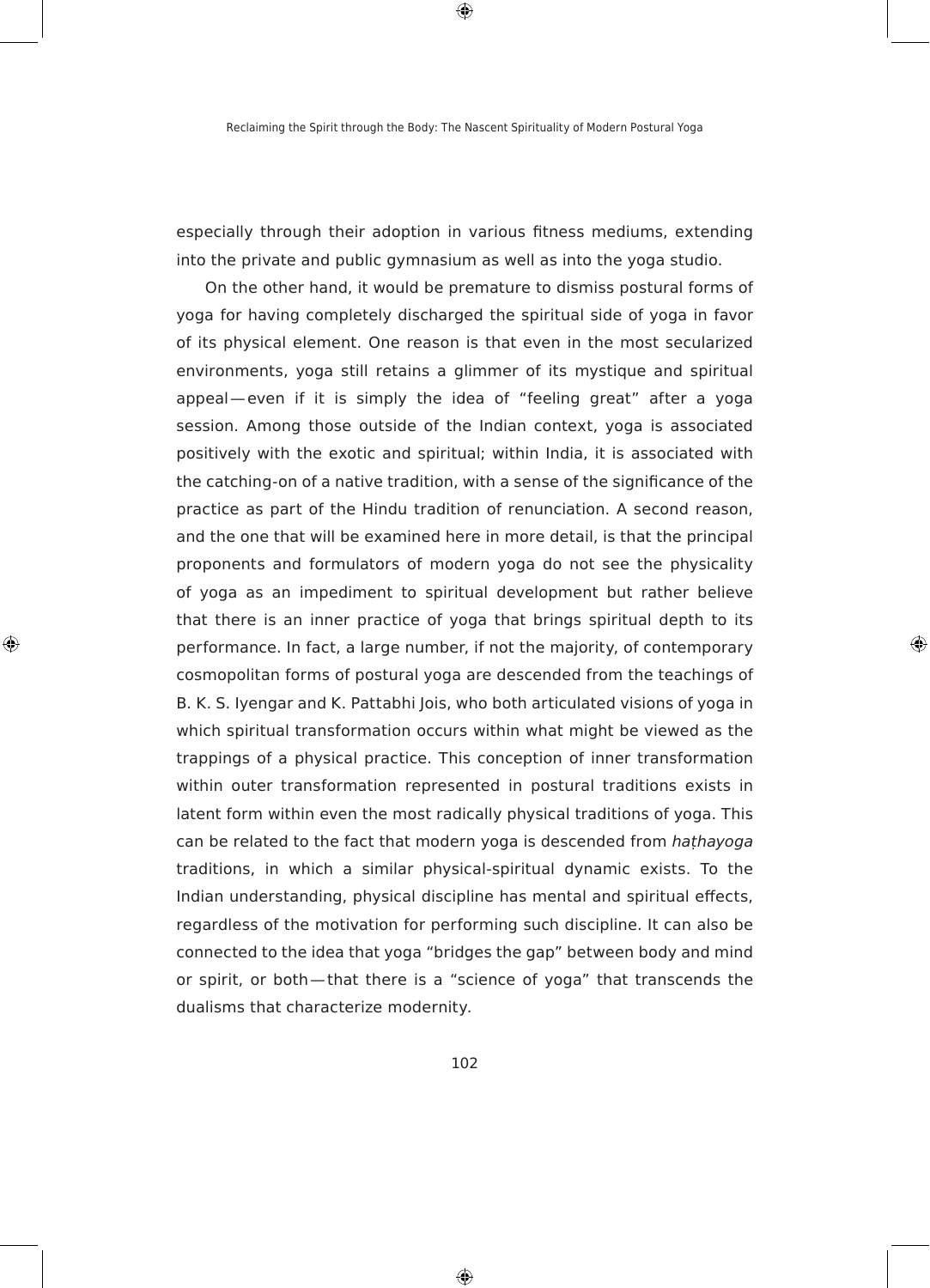$\bigoplus$ 

# **b. K. s. Iyengar and K. Pattabhi Jois: bridging the gap**

What is the difference between yoga and physical exercise or calisthenics? This question addresses the crucial difference in perception of yoga as a form of exercise or as a form of spirituality or philosophy. Is there a difference, or is yoga essentially an Indian exercise system that has been co-opted in the modern era by various Hindu and non-Hindu proponents? This question has been directly answered by two of the most important figures in the formation of modern yoga, B. K. S. Iyengar and K. Pattabhi Jois. Iyengar and Jois were both the disciples of Tirumalai Krishnamacharya (1888–1988). Tirumalai krishnamacharya was a major formulator of modern yoga in the early twentieth century, who lived in Southern India, notably in the cities of Mysore and chennai. krishnamacharya is considered by many in the contemporary context to be the father of modern yoga, as he was instrumental in developing movement-oriented postural systems that have been extremely influential (Singleton and Fraser 2014, 83-84). Krishnamacharya's disciples, most prominently Iyengar and Jois, succeeded to degrees greater than their guru: they brought yoga to an international and cosmopolitan audience. Though Iyengar and Jois emphasized different parts of krishnamacharya's teachings, adapted and augmented them in important ways, they both drew upon the physicality of his system in a compelling way. However, both Iyengar and Jois continued to see yoga as something more than a system of physical discipline or exercise. In Light on Yoga, Iyengar ([1977] 1994, 57) argues, "practice of asanas without the backing of yama and niyama [ethical restraint and spiritual discipline] is mere acrobatics." More recently, in his work Light on Life, Iyengar (2005a, 47) stated that yoga is characterized by a transformative encounter with pain rather than a "grin and bear it" attitude, which would be characteristic

◈

⊕

103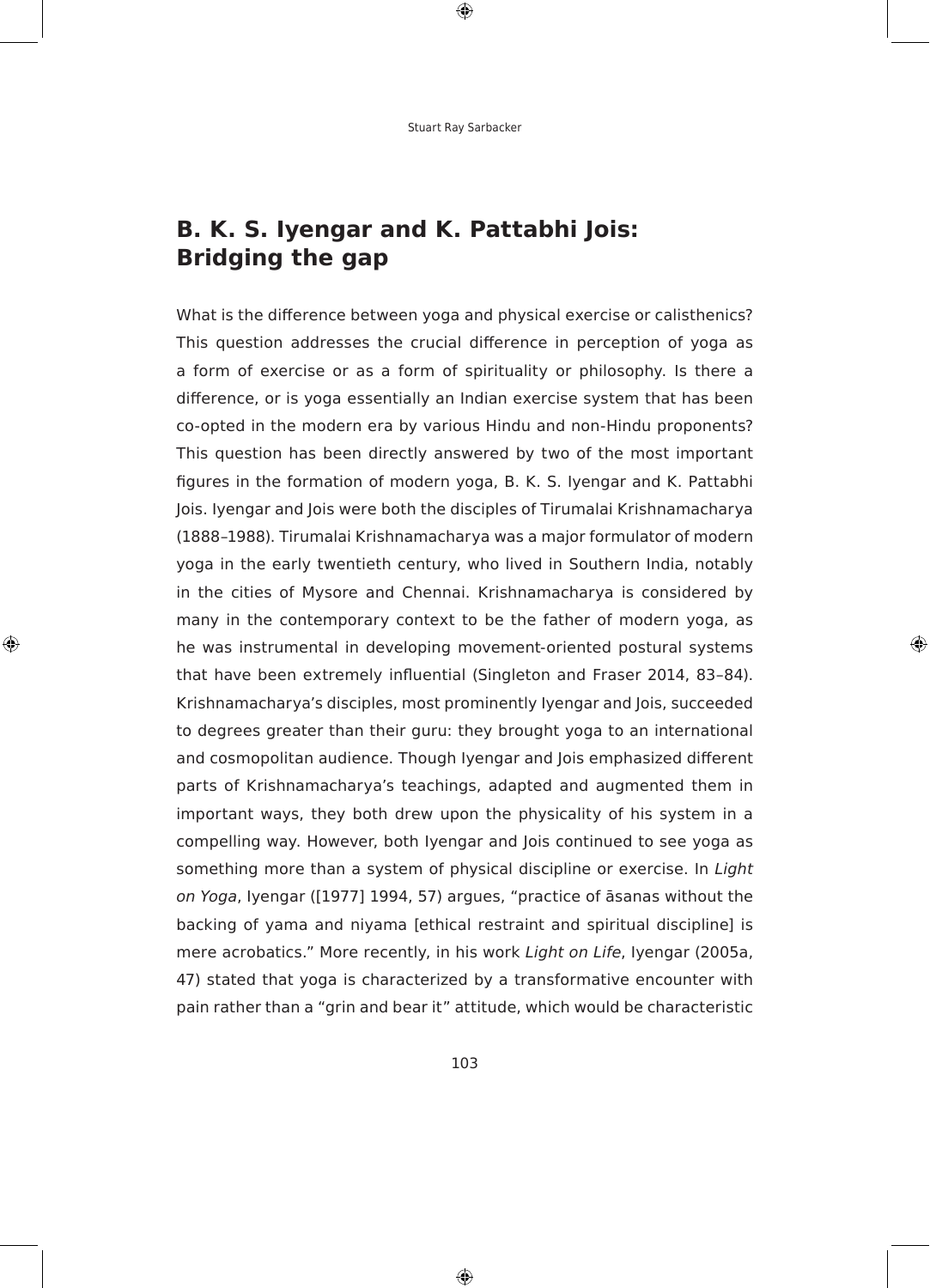$\bigoplus$ 

of callisthenic exercises. Jois (2002, 40), on the other hand, states in his work Yoga Mala that "the Sun Salutations [a ubiquitous practice in modern yoga] done without following the rules mentioned above [the use of linked movement, breath control, meditation, gaze, and energetic locks] are little more than exercise." In the case of Iyengar, the stated focus is upon the proper ethical and contemplative perspective. For Jois, the emphasis is on the inner practice of concentration and energy control. In both cases, these observances are understood to separate true yoga from calisthenics or physical exercise.

This further suggests, as Gudrun Bühnemann (2007, 17–24) has argued, that the limbs or elements of yoga that are more clearly moral, contemplative, or spiritual are understood as being found within, or as framing the postural practice of yoga. Following in the footsteps of Krishnamacharya, both Iyengar and Jois frame their practice of yoga in light of the *astāngayoga* rubric of Patañjali, the so-called eight-limbed yoga. However, their mode of practice is more characteristically modern, being informed by the physical disciplines with which it is in conversation, but also drawing heavily upon the premodern *hathayoga* traditions for inspiration. The physical body as an object of focus is both an entry point into the practice of yoga and the place in which the spirituality of yoga is focused and expanded. It is a neutral point of reference, eminently familiar, and at the same time an opening to the spiritual dimension of yoga. It is worth noting that in Light on Yoga and Yoga Mala, Iyengar and Jois present their respective visions of yoga that situate it clearly within a philosophical and religious context; however, the practice portion of each work makes little reference to the spiritual or philosophical, but rather emphasizes technical detail. The generic postural yoga and movement-oriented *vinyāsa* styles of yoga that descend from these traditions are further distanced from many assumptions and assertions in the works of Iyengar and Jois. The often

⊕

◈

104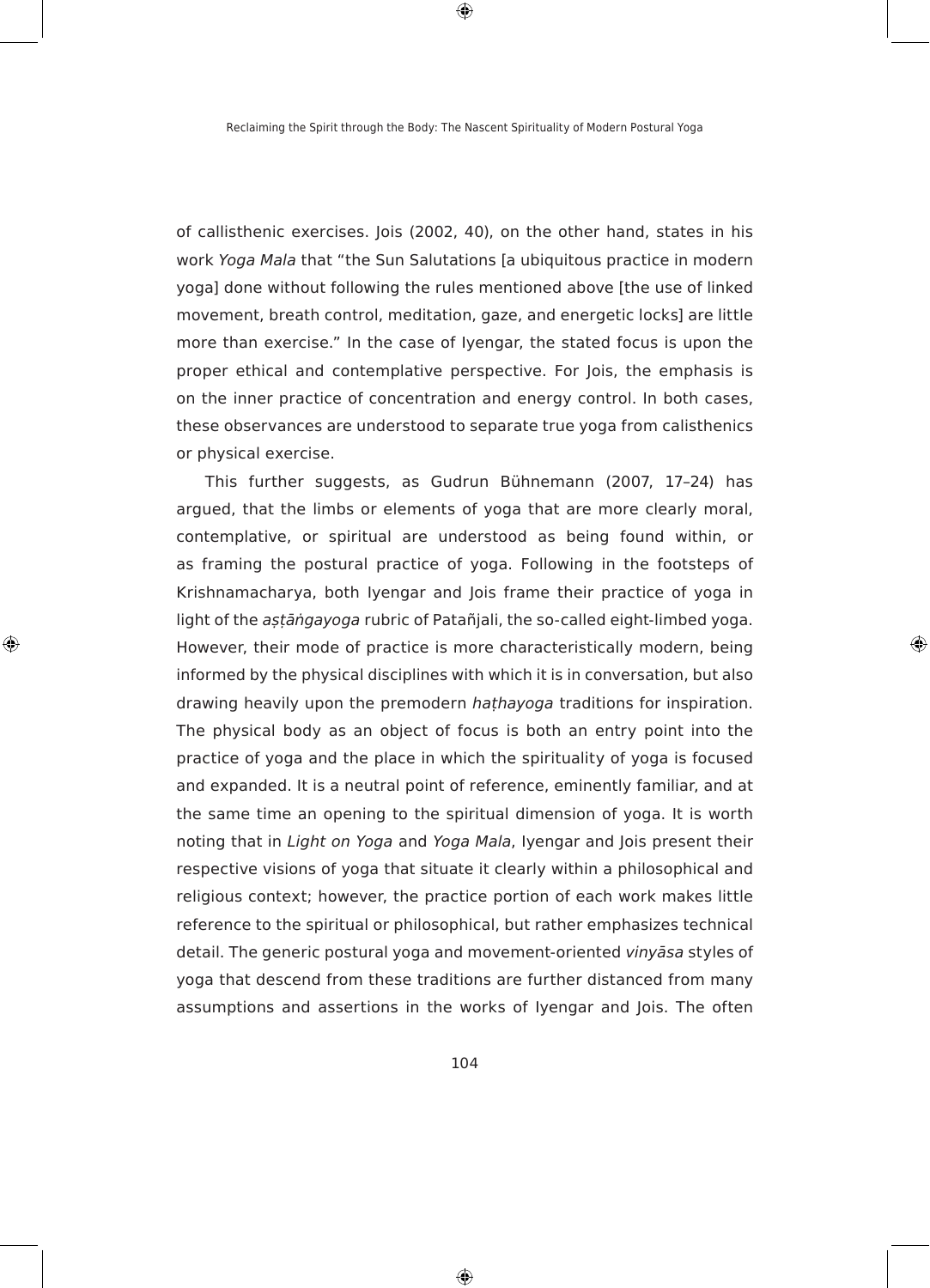$\bigoplus$ 

implicit spirituality of yoga might be said to bridge the modern religioussecular gap (Van der Veer 2009, 1097) in satisfying ways and to offer a new way of relating to the body that appeals to an idealized notion of self—what it might become—that has cross-cultural appeal (Srinivas 2010, 203). It may also point to a mode of spirituality or religiosity that is defined by action-orthopraxy-as opposed to its doctrinal or philosophical elements. This implicit identity is made explicit in shared structural forms of embodiment (Holdrege 1999, 37–39).

## **collapsing the spirit into the body: the analogue of hathayoga and the dawn of the "science of yoga"**

◈

What should be noted here is that the collapsing of the spiritual into the physical, the esoteric into the exoteric, bears a strong resemblance to the methodologies of the *hathayoga* traditions that are the foundation for much of modern yoga practice. *Hathayoga*, the "yoga of force," is a medieval system that utilizes physical actions - most notably āsana (posture), and *prāṇāyāma* (breath control)—for the purpose of effecting spiritual liberation and the attainment of occult powers. *Hathayoga* is a method for obtaining spiritual perfection (siddhi), which can be understood in terms of both liberation and magical power, as one of the most wellknown *hathayoga* texts, the *Hathayogapradīpikā* (also known as the *Hathapradīpikā*), attests (HYP I.11). There, *hathayoga* is described as being performed for the purpose of *rājayoga*, the "royal yoga" (HYP I.1, II.76). *Rājayoga* is a term for the practice of deep meditation (*samādhi*) outlined in the yoga system propounded in the Yogasūtra, the formative text on yoga from the early centuries of the Common Era. In the fourth chapter of the

⊕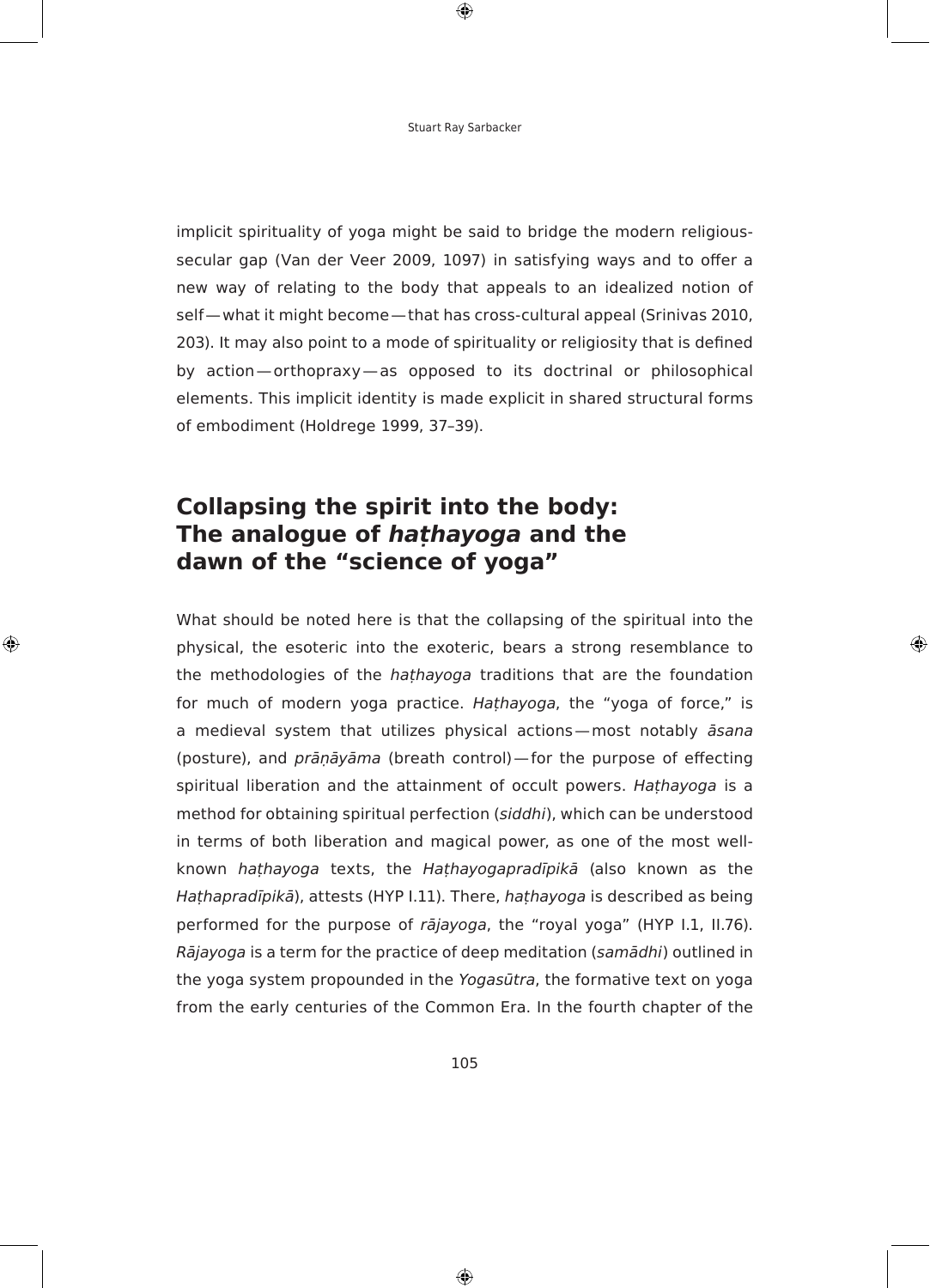$\bigoplus$ 

Hathayogapradīpikā, rājayoga is equated with a range of terms indicating meditative mastery and spiritual perfection—terms including samādhi, *XQPDQí*, *PDQRQPDQí*, *DPDUDWYD*, laya, tattva, *ĝĭQ\ÃĝĭQ\D*, *SDUDPDSDGD*, *DPDQDVND*, advaita, *QLUÃODPED*, *QLUD³MDQD*, *MíYDQPXNWL*, *VDKDMD*, and turya (HYP IV.3–4). It is obtained principally through the arresting of vital air (*prāṇa*) through a particular type of breath control (*prāṇāyāma*) referred to as (*kevala*) *kumbhaka*, in which both inhalation and exhalation are arrested (HYP II.71-78, IV.6). The mastery of arresting *prāna* is augmented through obtaining proper posture (*āsana*), through breath control (*prānāyāma*) and control of the flow of energy in the body through "bindings" (bandha) and "seals" (*mudrā*). The point to be emphasized here is that hathayoga is construed as being a system of physical (and, by extension, energetic) practice that facilitates the development of deep contemplative states in which mind meets spirit and a state of liberation and power is conferred. Rājayoga is seen as extending naturally (if not being forcibly effected) from the proper control of the body and its energetic structure. The meditative process of *rājayoga* is validated but simultaneously subsumed under the rubric of *hathayoga*. This follows a larger emphasis within the Hathayogapradīpikā in which various yogic methodologies, including those of earlier systems of *layayoga* and *mantrayoga*, are subsumed within the practice of *hathayoga* (Mallinson 2011, 773), perhaps anticipating the synthetic nature of modern yoga in important ways.

⊕

◈

In this collapsing of the spiritual or mental into the physical, the idea of a process whereby the transformation of the body and breath is seen by a practitioner as effecting a deeper spiritual transformation, parallels the persistence of an inner spirituality in modern postural yoga traditions. One main difference, however, is the manner in which the inner, energetic body is understood and addressed in the context of practice. This is where *hathayoga* concepts of the energetic body give way to modern yoga

106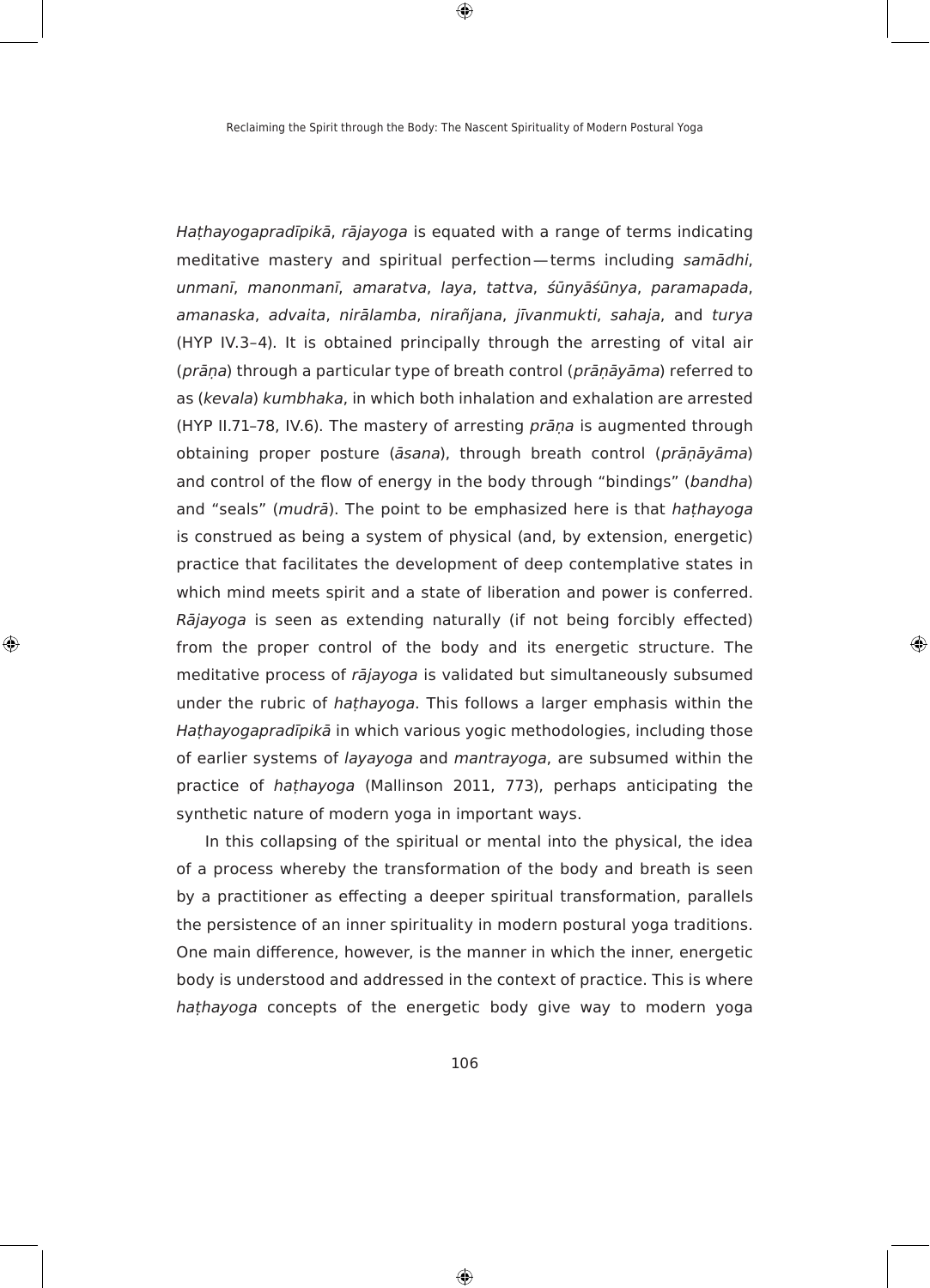$\bigoplus$ 

ideas such as that of "alignment." These ideas contain notions of perfect yoga posture and its transformative potential as tangible structural and physical processes. Likewise, the notion of the transformation of spirit through the opening of the energetic body, or of emotional life through the development of deep flexibility and joint mobility (such as through elaborate back-bending techniques found in traditions such as Jois's) offers an analogue to medieval Indian conceptions of the subtle body with its channels (*nāḍī*) and wheels (*cakra*), while still approximating and referencing modern anatomical and physiological conceptions of the body in a direct way. It is paralleled by the manner in which, as Alter (2004, 73– 108) demonstrates, the prominent yoga modernist Swami kuvalayananda sought to analyze a spectrum of yogic practices within the framework of a modern medical paradigm in order to demonstrate the effects of these practices in physiological terms.

In the Iyengar and Jois traditions, medieval conceptions of the subtle energetic body are not wholly abandoned—rather, they serve as a framing narrative for understanding how energy or the spirit can be manifested in the body in subtle and concrete ways. The purification of the human body through the destruction of disease is a first step toward the realization of an innermost self that is the "nature of supreme peace and eternal bliss" (Jois 2002, 3-31), or, alternatively, "the true union of our will with the will of God" (Iyengar [1977] 1994, 19). To turn this argument around, it might also be asked to what degree that the formulation of *hathayoga* during yoga's medieval era represented a coming to terms with what were then contemporary shifts in body culture due to the dissemination of previously foreign conceptions of the body, from china or central Asia for example, and through the development of indigenous tantric conceptions of the body that drew on non-Brāhmanical (i.e., non-priestly) sources. Likewise, the so-called classical yoga tradition of Patañjali's *Yogasūtra* is quite clearly an

⊕

◈

107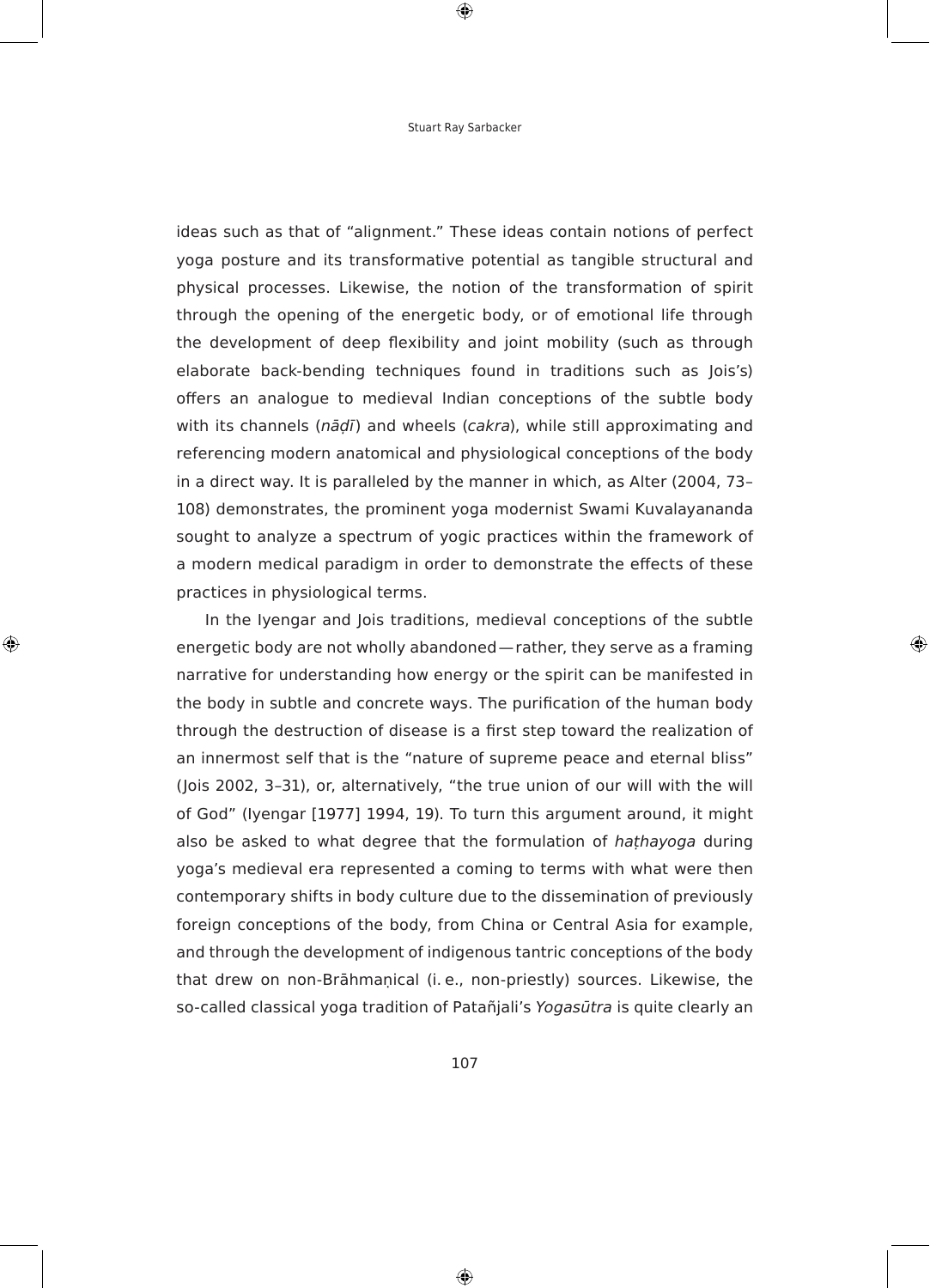$\bigoplus$ 

attempt to synthesize and organize both Brāhmanical (priestly) and non-Brāhmaņical (i. e., Buddhist and Jaina) conceptions of yoga and asceticism in a coherent and orthodoxy-friendly way. Larger conceptions regarding the constitution of the mind and body, along with pervasive bodily disciplines and practices, provide a framework in which practices of yoga are understood in all of these contexts. Modern yoga traditions in this regard are analogous to, and as authentic as, their historical counterparts in their assimilation of the ideas and practices that frame embodiment in the modern context. They were founded in the tensions of a time of great upheaval in India, and thus they are both products of and productive of global processes. As Alter (2004, 106) comments with respect to kuvalayananda's research project on the physiology of yoga,

The programmatic features of this research, as its creative confusion reveals the parameters of a distinctive ontology, has more to do with an alternative global modernity than with the manifest tension between colonialism and nationalism, east and West, as these tensions are localized in India. The global reach of science makes this possible, but the cosmic scope of Yoga's ontology prevents Yoga from being subsumed by the epistemology to which it is subject.

◈

⊕

The appeal of this 'physicalism' of modern yoga traditions, in part a product of such exercises in cross-cultural production, is exemplified in the often repeated phrase "science of yoga," which encapsulates the modern figuration of yoga as appealing to a universal, transnational, and transcultural truth. In this spirit, the multifaceted role of the modern yoga teacher is summarized thus by B. K. S. Iyengar (2005b, 9): "When I practice, I am a philosopher. When I teach, I am a scientist. When I demonstrate, I am an artist." With respect to yoga as science, Jois (2002, 83), in discussing

108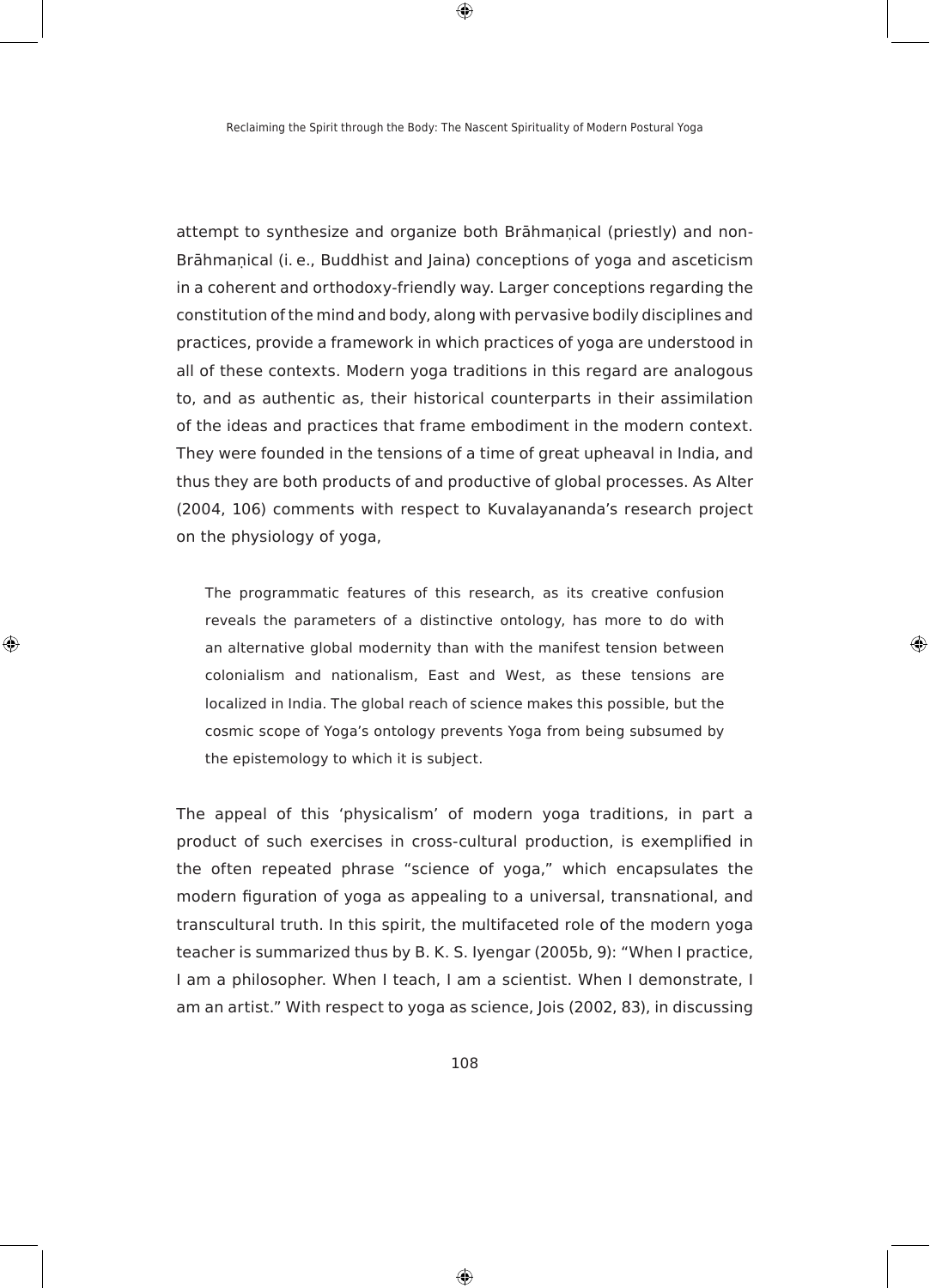$\bigoplus$ 

the need for control of the senses as a means of naturally effecting birth control and leading to greater social harmony, reflects:

Thus, those that want to lead long, happy lives free from illness, and want to bring forth offspring who are healthy and intellectual, must take to the philosophy of yoga and its practices. This the science of yoga declares like the sounding of a drum. And this I say again to the youth of today, so strongly do I feel about the matter.

But ultimately, for Jois (2002, 111), the goal of the "science of yoga" is to embody the practice, become spiritually transformed and thus capable of compassionately helping the world:

In the modern world, people have many kinds of fears and inaccurate notions about the science of yoga. In order to allay such fears and correct such notions, the path of yoga should first be practiced in accordance with the scriptures, its fruits experienced, and then be passed on to others. As many great people in the world are knowledgeable about the science of yoga, they should foster able disciples, direct them on the proper path, and then send them forth for the benefit of the universe.

◈

# **conclusion: reclaiming the spirit through the body**

⊕

contemporary postural yoga traditions, many of which are extensions and adaptations of the modern traditions of Iyengar and Jois, continue to pursue the spiritual and philosophical dimension of yoga by finding ways to integrate contemplation within the framework of postural practice. Traditions with

109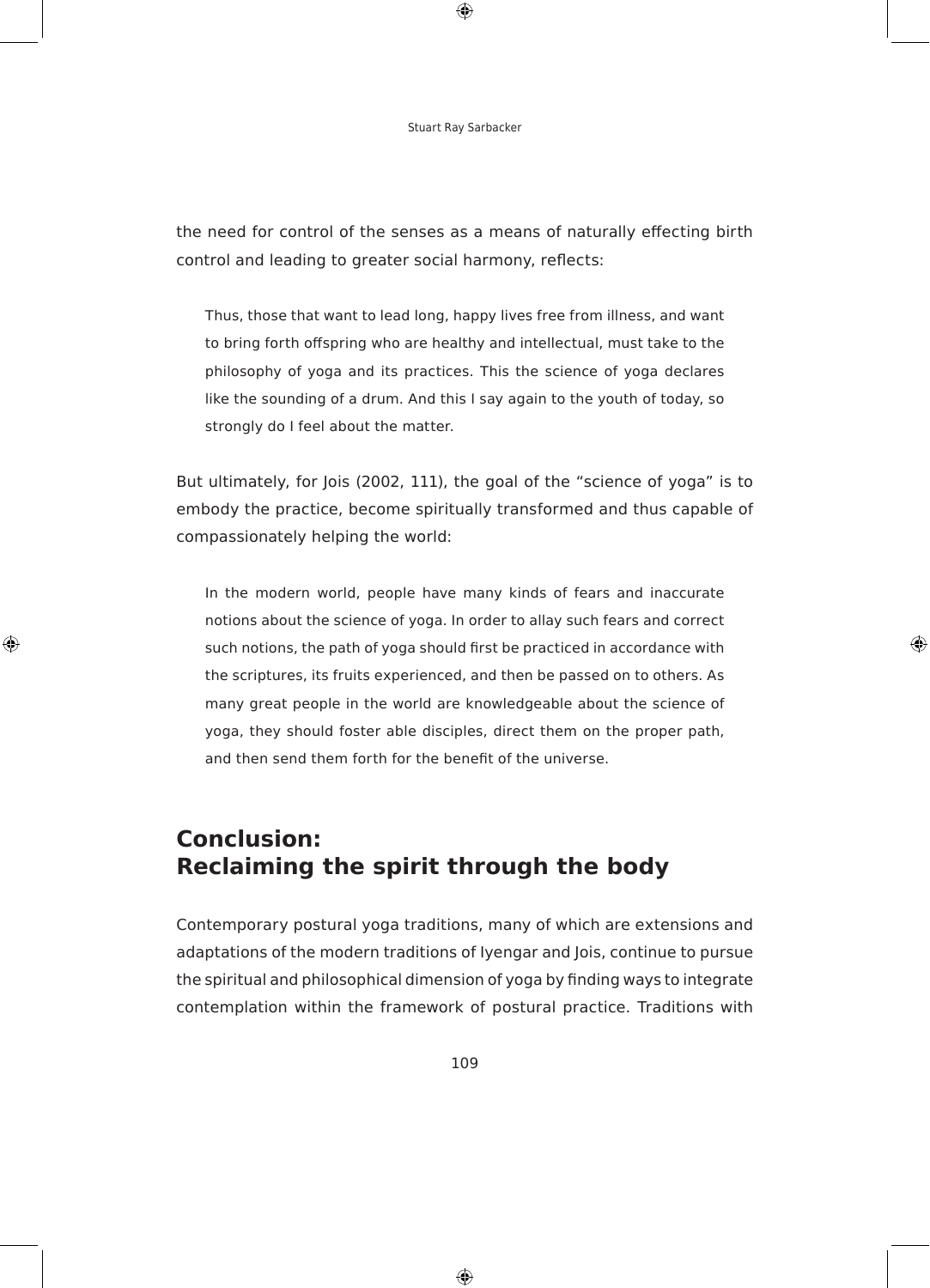$\bigoplus$ 

deep connection to lineage, like those of Iyengar and Jois, allow members to swim upstream and pursue the philosophical and spiritual dimensions of yoga by delving deeper into the background of their teachers and their teachers' traditions. In the case of Iyengar, a deep legacy of physicalism in practice is complemented by a wide-ranging collection of written works on Indian philosophy and yoga spirituality that has, for the most part, sated his disciples who have pursued such an interest. This is in addition to a clearly articulated and understood principle found in Iyengar yoga: that postural practice itself is not simply a physical exercise but offers true opportunities for self-realization. The Krishnamacharya lineage has more generally drawn students towards the *astāngayoga* system and the literature of yoga, especially the *Yogasūtra*, due to its having being championed by the guru and his successors. One example of the extrapolation of yoga philosophy in this vein is the recent work by yoga teacher and scholar Michael Stone (2008), entitled The Inner Tradition of Yoga: A Guide to Yoga Philosophy *Ior the Contemporary Practitioner*, in which a disciple of Pattabhi Jois works to articulate a larger philosophical framework for understanding the contemporary practice of yoga, integrating both Pātañjala yoga and Buddhist philosophy. The goal of such work is to reconstruct the conceptual framework of yoga, focusing on the notion of the integration of the philosophical and spiritual into the physical practice of yoga. In this respect, work like Stone's represents a reflection upon the modern collapsing of contemplation into body-focused practice, and a contemporary concern for the reclamation or reconstruction of a philosophical context for the practice of modern yoga. Another contemporary approach to bringing a philosophical and contemplative perspective to the physical dimension of yoga is the integration of Buddhist techniques of mindfulness meditation, especially insight meditation (vipassanā), into *āsana* practice. A notable example of this approach is Cyndi Lee's (2004) work entitled Yoga Body,

⊕

◈

110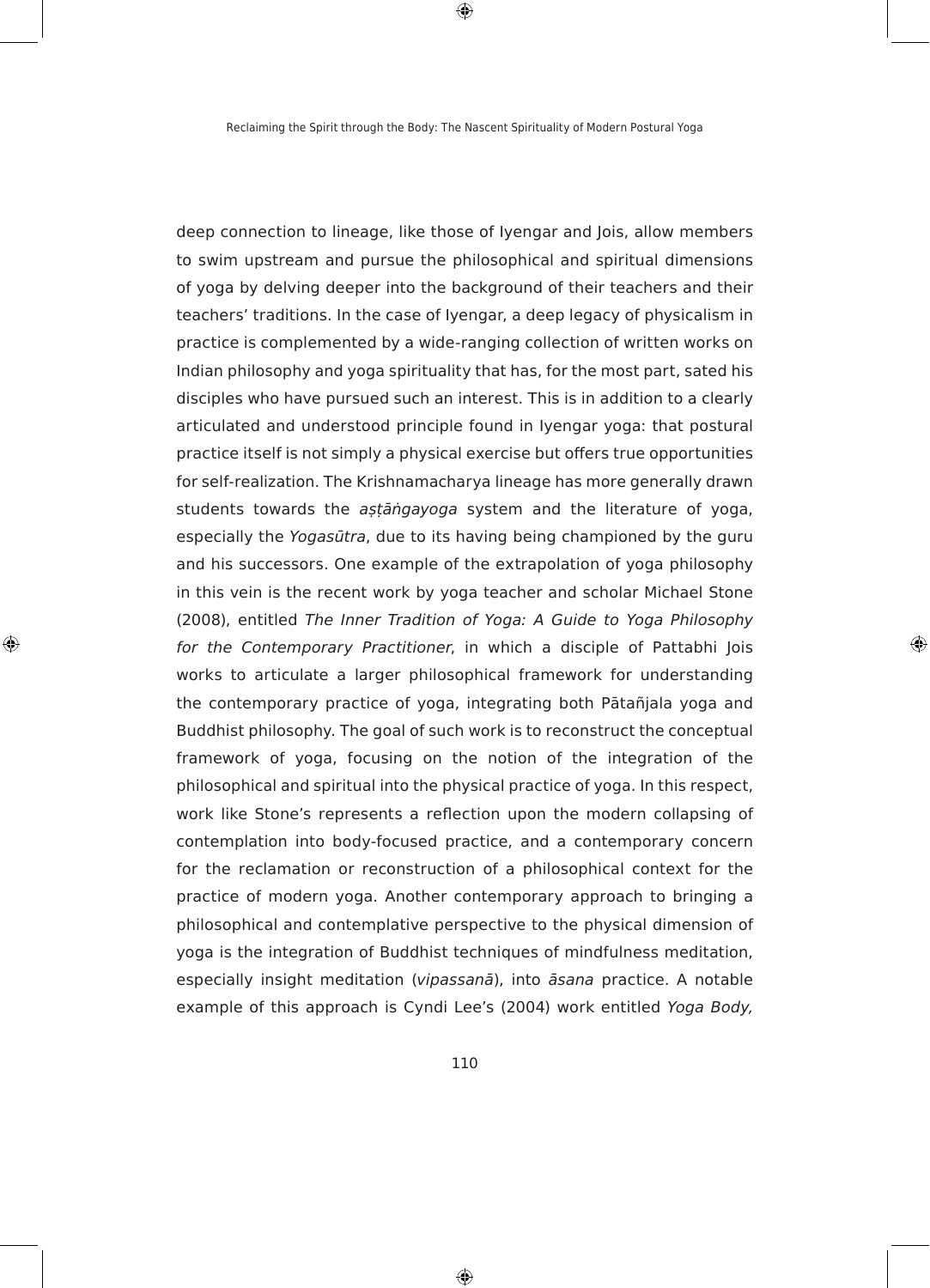$\bigoplus$ 

Buddha Mind, in which a prominent American yoga teacher applies her experience in mindfulness meditation to yoga practice, aiming to fill a gap in physical practice by offering a contemplative angle on the experience of posture. In the case of Lee, it might be argued that the distance of her physical training from its rootedness in Indian philosophy has led her to bridge to another tradition entirely, arguably drawing on a Buddhist practice that might be characterized as a MMY, or modern meditative yoga. The dichotomy of MPY and MMY thus gives way, or is transcended, in the quest for a holistic and complete approach to yoga. As a last example: In his Original Yoga (2012), Richard Rosen (a long-term Iyengar practitioner), looks to medieval *hathayoga* texts to tap into the roots of modern yoga traditions and to clarify the connections and disconnections between premodern and modern forms of yoga.

Modern yoga forms and their contemporary descendants exist in the tension between athletic and therapeutic physical discipline, on the one hand, and contemplative spiritual practice, on the other. In the first case, a philosophical framework already exists for understanding the purpose and effects of practice, and although this framework is for the most part unarticulated, it appeals to the language of science, healing, and self-help to contribute to its relevance for a contemporary audience. However, to the degree that modern postural yoga is understood as a contemplative or spiritual exercise, appeals to tradition and reconstructive philosophical work become necessary to make such an understanding coherent, tangible, and explicit. As the postural dimension of yoga becomes more firmly established, institutionalized, and normalized as part of a globalized contemporary culture, it is not surprising that there is greater interest in exploring the philosophical and spiritual content of these traditions in more self-conscious and deliberate ways by its committed, and often lifelong, practitioners. Through their pursuit of such a coherent framework, they are

♠

⊕

111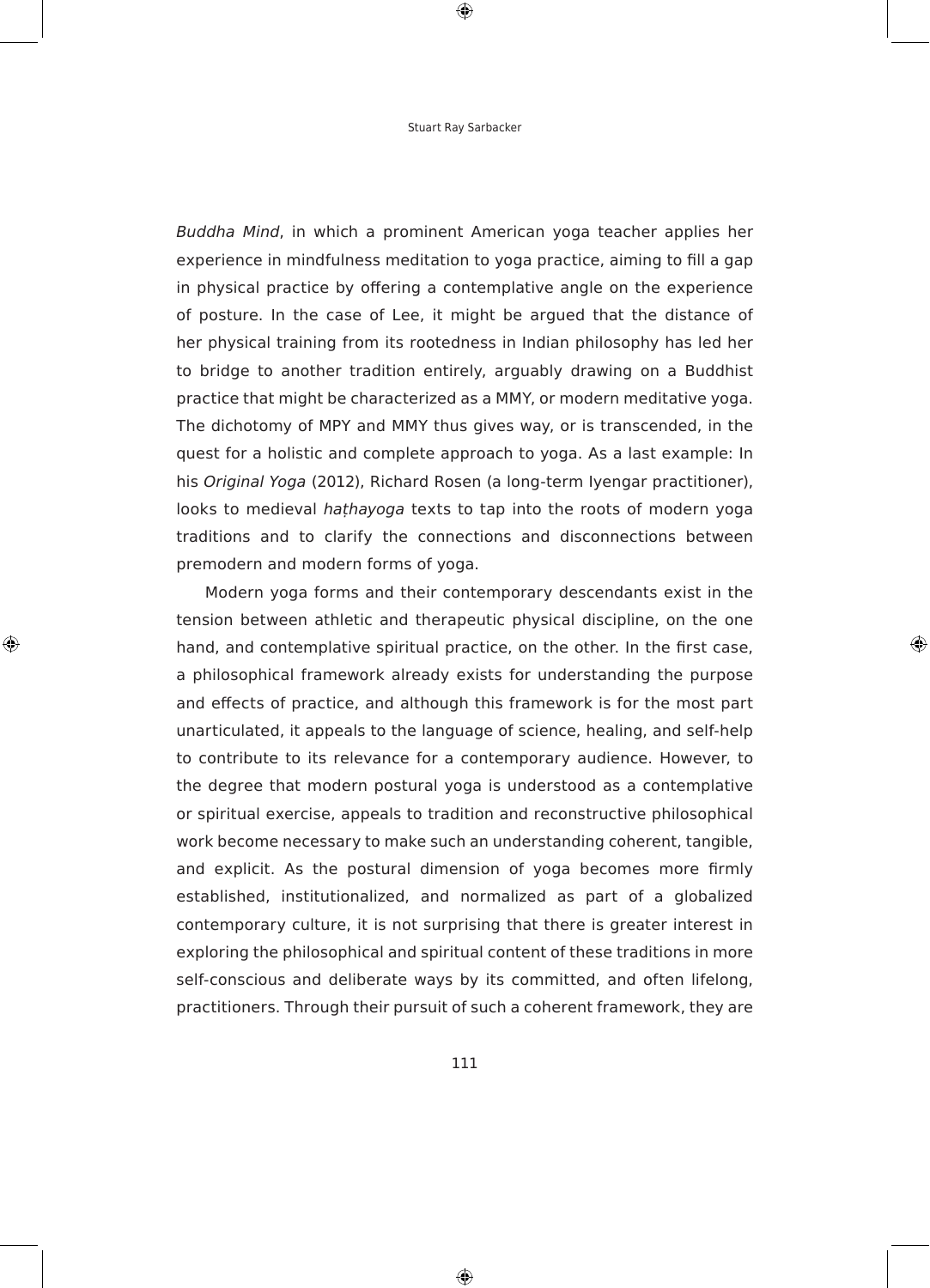$\bigoplus$ 

active participants in turning over a new leaf in yoga's long history as an Indian and global phenomenon.

### **Reference List**

◈

- Alter, Joseph S. 2000. Gandhi's Body: Sex, Diet, and the Politics of *Nationalism. Philadelphia: University of Pennsylvania Press.*
- Alter, Joseph S. 2004. Yoga in Modern India: The Body Between Science and Philosophy. Princeton, NJ: Princeton University Press.
- Bühnemann, Gudrun. 2007. Eighty-Four Asanas in Yoga: A Survey of Traditions. Delhi: D. k. Printworld.
- De Michelis, Elizabeth. 2004. A History of Modern Yoga: Patañjali and *Western Esoterism. London: Continuum.*

◈

- Holdrege, Barbara. 1999. "What Have Brahmins to Do with Rabbis? embodied communities and Paradigms of Religious Tradition." Shofar: An Interdisciplinary Journal of Jewish Studies 17 (3): 23– 50.
- Iyengar, B. K. S. (1977) 1994. *Light on Yoga: Yoga Dipika*. Reprint, New York: Schocken Books.
- Iyengar, B. K. S. 2005a. Light on Life: The Yoga Journey to Wholeness, Inner Peace, and Ultimate Freedom. Emmaus, PA: Rodale.
- Iyengar, B. k. S. 2005b. Yoga: the Path to Holistic Health. London: Dorling kindersley.

112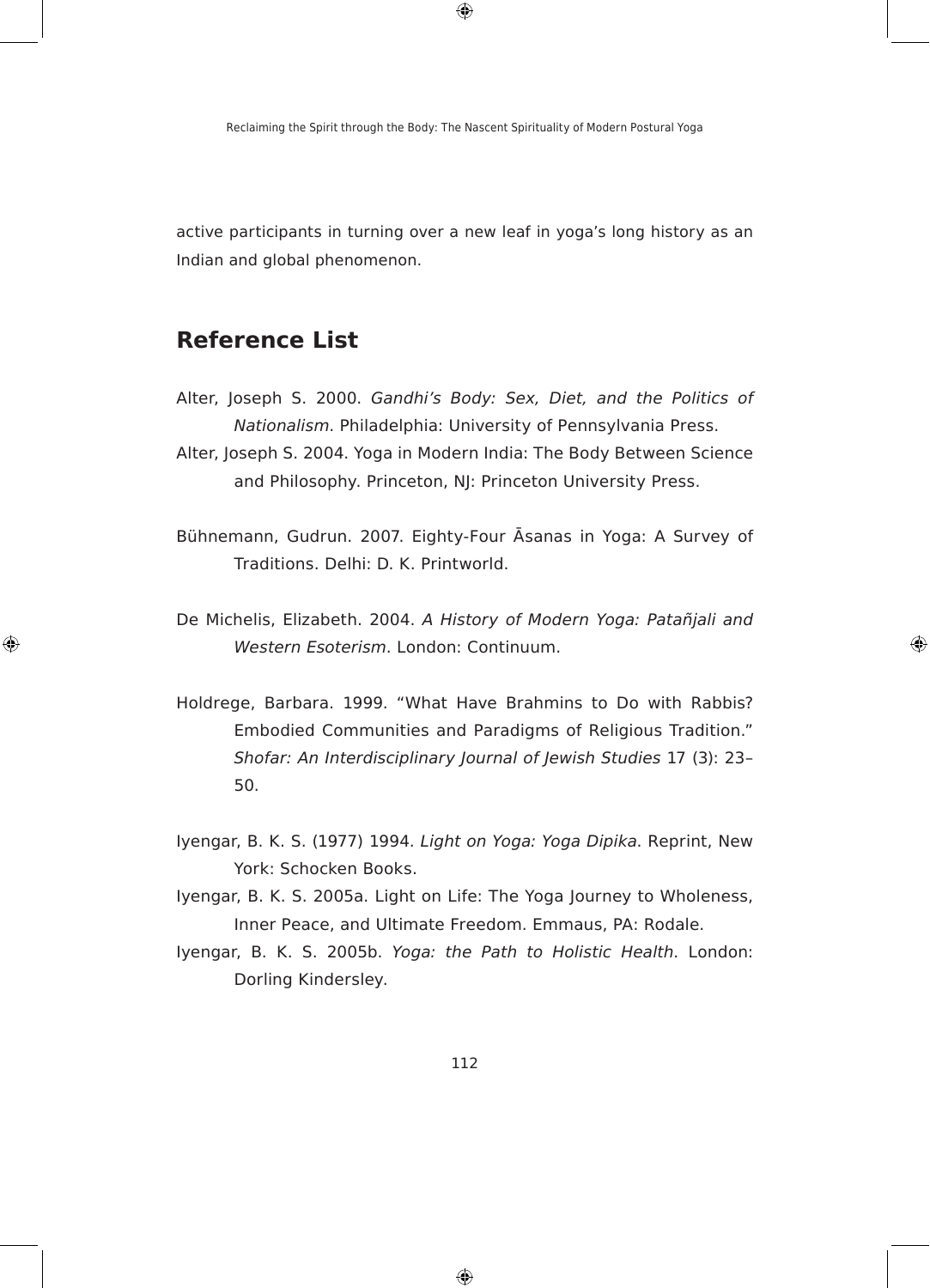$\bigoplus$ 

Jois, K. Pattabhi. 2002. Yoga Mala. New York: North Point Press.

Lee, cyndi. 2004. Yoga Body, Buddha Mind. New York: Riverhead Books.

Mallinson, James. 2011. "Hatha Yoga." In Brill Encyclopedia of Hinduism. Vol. 3, edited by Knut A. Jacobsen, 770-81. Leiden: Brill.

Rosen, Richard. 2012. Original Yoga: Rediscovering Traditional Practices of Hatha Yoga. Boston: Shambhala.

Sarbacker, Stuart. 2008. "The Numinous and cessative in Modern Yoga." In *Yoga in the Modern World: Contemporary Perspectives*, edited by Jean Byrne and Mark Singleton, 161-83. New York: Routledge.

Sarbacker, Stuart. 2014. "Swami Ramdev: Modern Yoga Revolutionary." In Gurus of Modern Yoga, edited by Ellen Goldberg and Mark Singleton, 351–371. New York: Oxford University Press.

◈

◈

- Singleton, Mark. 2010. Yoga Body: The Origins of Modern Posture Practice. New York: Oxford University Press.
- Singleton, Mark, and Tara Fraser. 2014. "T. Krishnamacharya, Father of Modern Yoga." In Gurus of Modern Yoga, edited by Ellen Goldberg and Mark Singleton, 83–106. New York: Oxford University Press.
- Sjoman, N. e. 1996. The Yoga Tradition of the Mysore Palace. Delhi: Abhinav.
- Srinivas, Tulasi. 2010. Winged Faith: Rethinking Globalization and Religious Pluralism through the Sathya Sai Movement. New York: columbia University Press.
- Stone, Michael. 2008. The Inner Tradition of Yoga: A Guide to Yoga Philosophy for the contemporary Practitioner. Boston: Shambhala.